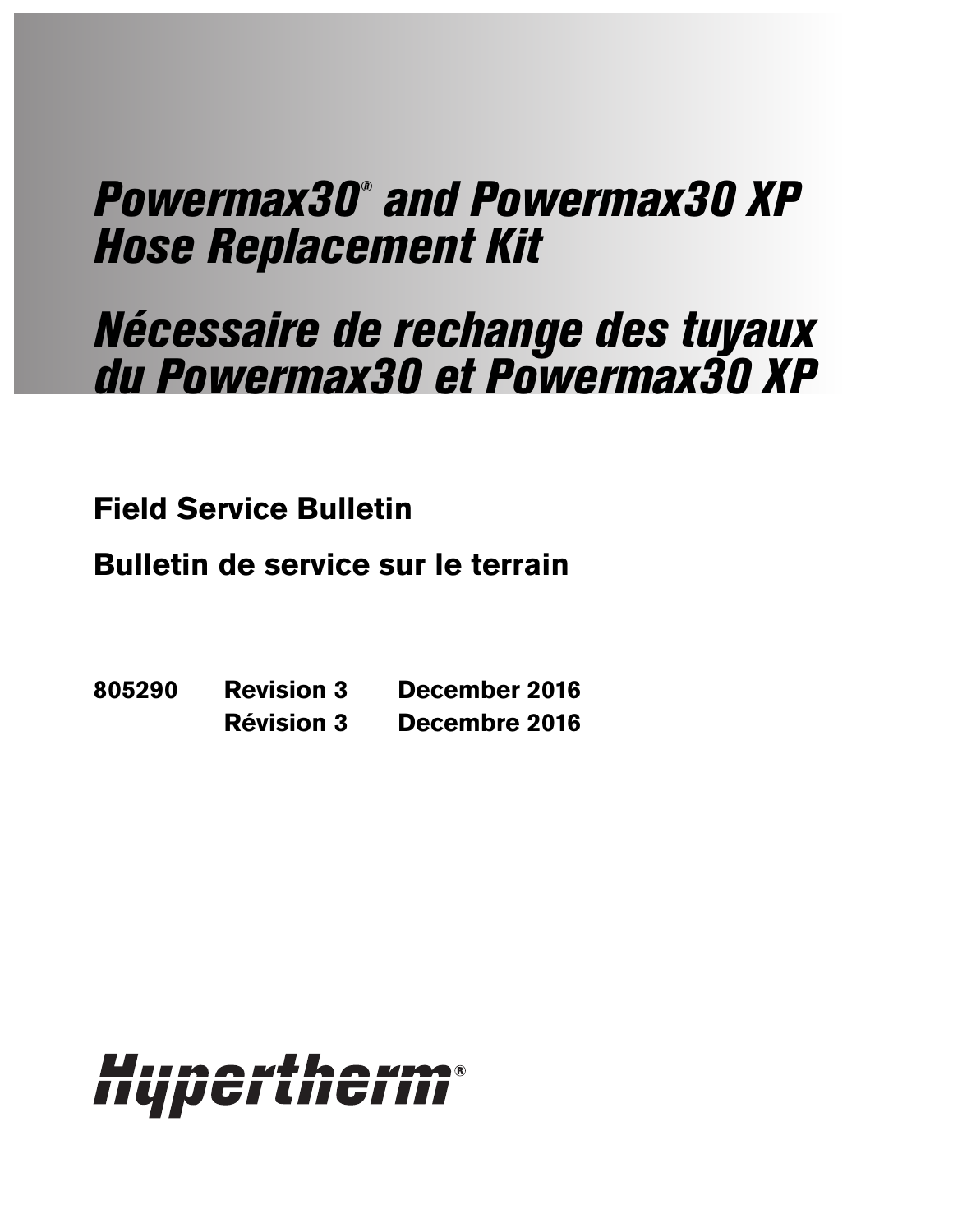#### Hypertherm Inc.

Etna Road, P.O. Box 5010 Hanover, NH 03755 USA 603-643-3441 Tel (Main Office) 603-643-5352 Fax (All Departments) info@hypertherm.com (Main Office Email) 800-643-9878 Tel (Technical Service) technical.service@hypertherm.com (Technical Service Email)

800-737-2978 Tel (Customer Service) customer.service@hypertherm.com (Customer Service Email) 866-643-7711 Tel (Return Materials Authorization) 877-371-2876 Fax (Return Materials Authorization) return.materials@hypertherm.com (RMA email)

#### Hypertherm México, S.A. de C.V.

Avenida Toluca No. 444, Anexo 1, Colonia Olivar de los Padres Delegación Álvaro Obregón México, D.F. C.P. 01780 52 55 5681 8109 Tel 52 55 5683 2127 Fax Soporte.Tecnico@hypertherm.com (Technical Service Email)

#### Hypertherm Plasmatechnik GmbH

Sophie-Scholl-Platz 5 63452 Hanau **Germany** 00 800 33 24 97 37 Tel 00 800 49 73 73 29 Fax

#### 31 (0) 165 596900 Tel (Technical Service) 00 800 4973 7843 Tel (Technical Service)

technicalservice.emea@hypertherm.com (Technical Service Email)

#### Hypertherm (Singapore) Pte Ltd.

82 Genting Lane Media Centre Annexe Block #A01-01 Singapore 349567, Republic of Singapore 65 6841 2489 Tel 65 6841 2490 Fax Marketing.asia@hypertherm.com (Marketing Email) TechSupportAPAC@hypertherm.com (Technical Service Email)

#### Hypertherm Japan Ltd.

Level 9, Edobori Center Building 2-1-1 Edobori, Nishi-ku Osaka 550-0002 Japan 81 6 6225 1183 Tel 81 6 6225 1184 Fax HTJapan.info@hypertherm.com (Main Office Email) TechSupportAPAC@hypertherm.com (Technical Service Email)

#### Hypertherm Europe B.V.

Vaartveld 9, 4704 SE Roosendaal, Nederland 31 165 596907 Tel 31 165 596901 Fax 31 165 596908 Tel (Marketing) 31 (0) 165 596900 Tel (Technical Service) 00 800 4973 7843 Tel (Technical Service) technicalservice.emea@hypertherm.com

(Technical Service Email)

#### Hypertherm (Shanghai) Trading Co., Ltd.

B301, 495 ShangZhong Road Shanghai, 200231 PR China 86-21-80231122 Tel 86-21-80231120 Fax 86-21-80231128 Tel (Technical Service) techsupport.china@hypertherm.com

#### South America & Central America: Hypertherm Brasil Ltda.

Rua Bras Cubas, 231 – Jardim Maia Guarulhos, SP – Brasil CEP 07115-030 55 11 2409 2636 Tel tecnico.sa@hypertherm.com (Technical Service Email)

#### Hypertherm Korea Branch

(Technical Service Email)

#3904. APEC-ro 17. Heaundae-gu. Busan. Korea 48060 82 (0)51 747 0358 Tel 82 (0)51 701 0358 Fax Marketing.korea@hypertherm.com (Marketing Email) TechSupportAPAC@hypertherm.com (Technical Service Email)

#### Hypertherm Pty Limited

GPO Box 4836 Sydney NSW 2001, Australia 61 (0) 437 606 995 Tel 61 7 3219 9010 Fax au.sales@Hypertherm.com (Main Office Email) TechSupportAPAC@hypertherm.com (Technical Service Email)

#### Hypertherm (India) Thermal Cutting Pvt. Ltd

A-18 / B-1 Extension, Mohan Co-Operative Industrial Estate, Mathura Road, New Delhi 110044, India 91-11-40521201/ 2/ 3 Tel 91-11 40521204 Fax HTIndia.info@hypertherm.com (Main Office Email) TechSupportAPAC@hypertherm.com (Technical Service Email)

© 2016 Hypertherm Inc. All rights reserved. Tous droits réservés.

Hypertherm and Powermax are trademarks of Hypertherm Inc. and may be registered in the United States and/or other countries. All other trademarks are the property of their respective holders.

Hypertherm et Powermax sont des marques d'Hypertherm, Inc. qui peuvent être déposées aux États-Unis et/ou dans d'autres pays. Toutes les autres marques commerciales sont la propriété de leurs détenteurs respectifs.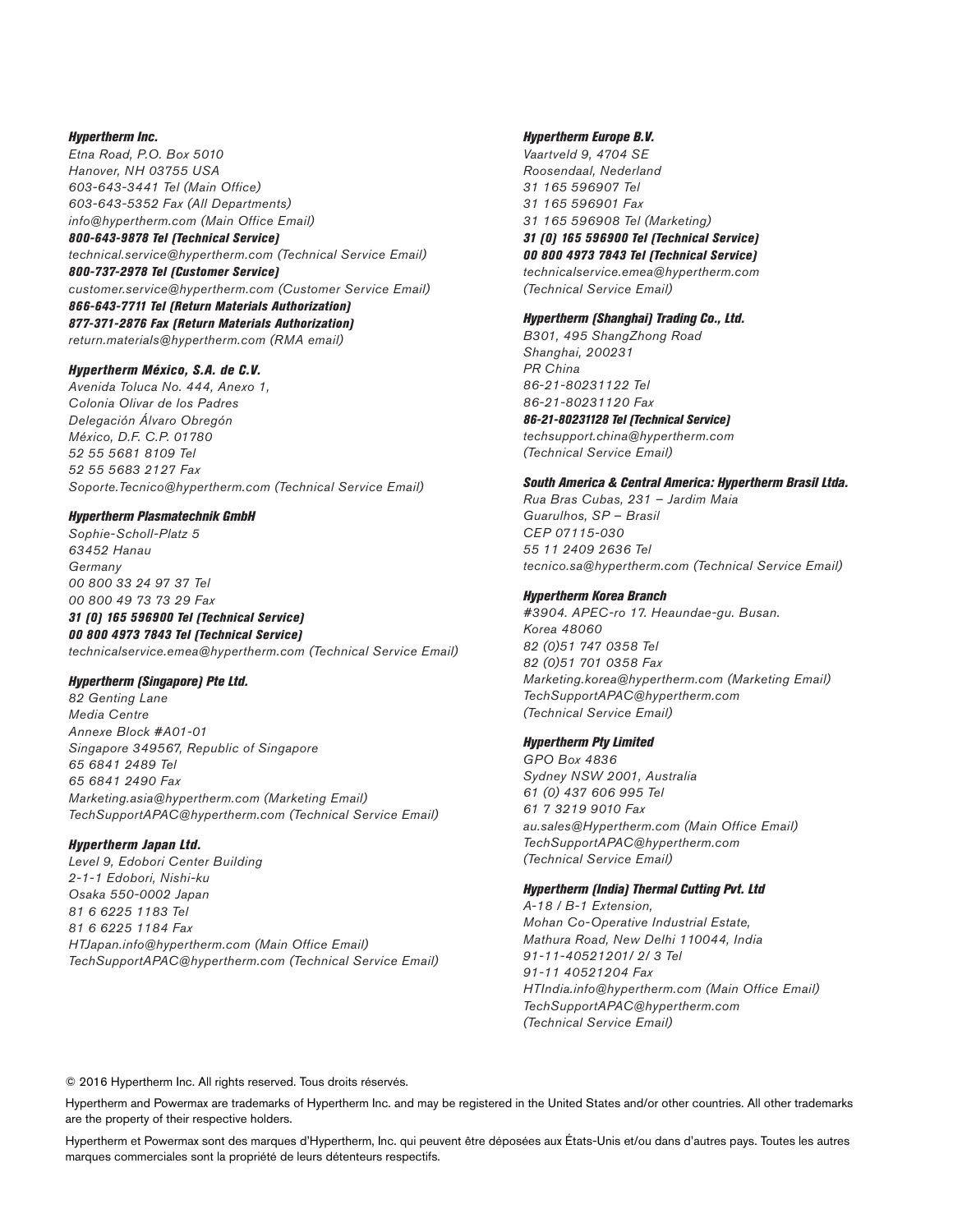# **Introduction**

|              | <b>WARNING!</b><br><b>ELECTRIC SHOCK CAN KILL</b>                                                                                               |
|--------------|-------------------------------------------------------------------------------------------------------------------------------------------------|
| $\mathbf{r}$ | Disconnect electrical power before performing any maintenance.<br>See the Safety and Compliance Manual (80669C) for more safety<br>precautions. |

## **Purpose**

Describes the necessary steps for replacing the hoses used in the Powermax30 power supply.

**Powermax30 XP systems:** Complete instructions for installing this repair kit are included in the Powermax30 XP Service Manual (808150). To download the Service Manual, go to [www.hypertherm.com/docs.](https://www.hypertherm.com/docs)

## **Tools and materials needed**

■ Assorted Phillips<sup>®</sup> and TORX<sup>®</sup> screwdrivers

## **Kit 228095 contents**

| Part number        | <b>Description</b>                                      | Quantity |
|--------------------|---------------------------------------------------------|----------|
| 104604             | Tubing: 6.35 mm OD x 4.23 mm ID poly, 5.25 inches clear |          |
| Powermax30 only    |                                                         |          |
| 104705             | Tubing: 6 mm OD x 4 mm ID nylon, 5.75 inches            |          |
| Powermax30 XP only |                                                         |          |
| 104717             | Tubing: 6 mm OD x 4 mm ID nylon, 4.25 inches            |          |
| 104605             | Tubing: 6 mm OD x 4 mm ID nylon, 9.0 inches             |          |
| 015834             | Elbow: 6 mm x 6 mm push-in                              |          |

This kit contains the hoses for both the Powermax30 and Powermax30 XP. When doing the install, you will have extra parts.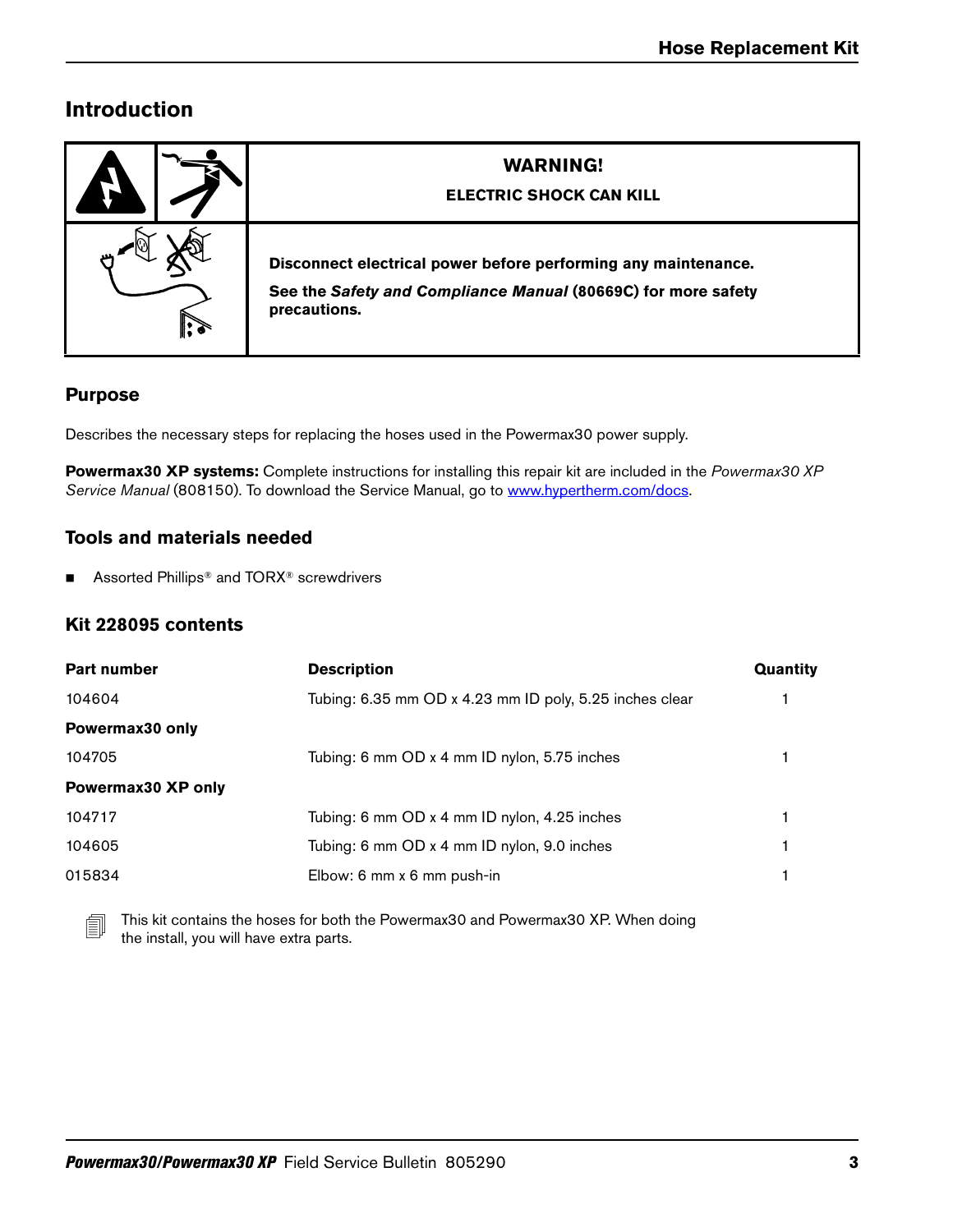# **Before you begin**

The gas supply hoses mentioned in this procedure use push-to-connect fittings, which you can connect and disconnect as follows:



## **Replace the hoses on the Powermax30**

The Powermax30 has 2 hoses that can be replaced, as shown in [Figure 1:](#page-4-0)

- The drain hose (104604) from the air filter to the bottom of the power supply.
- The gas supply hose (104705) from the air filter to the solenoid valve.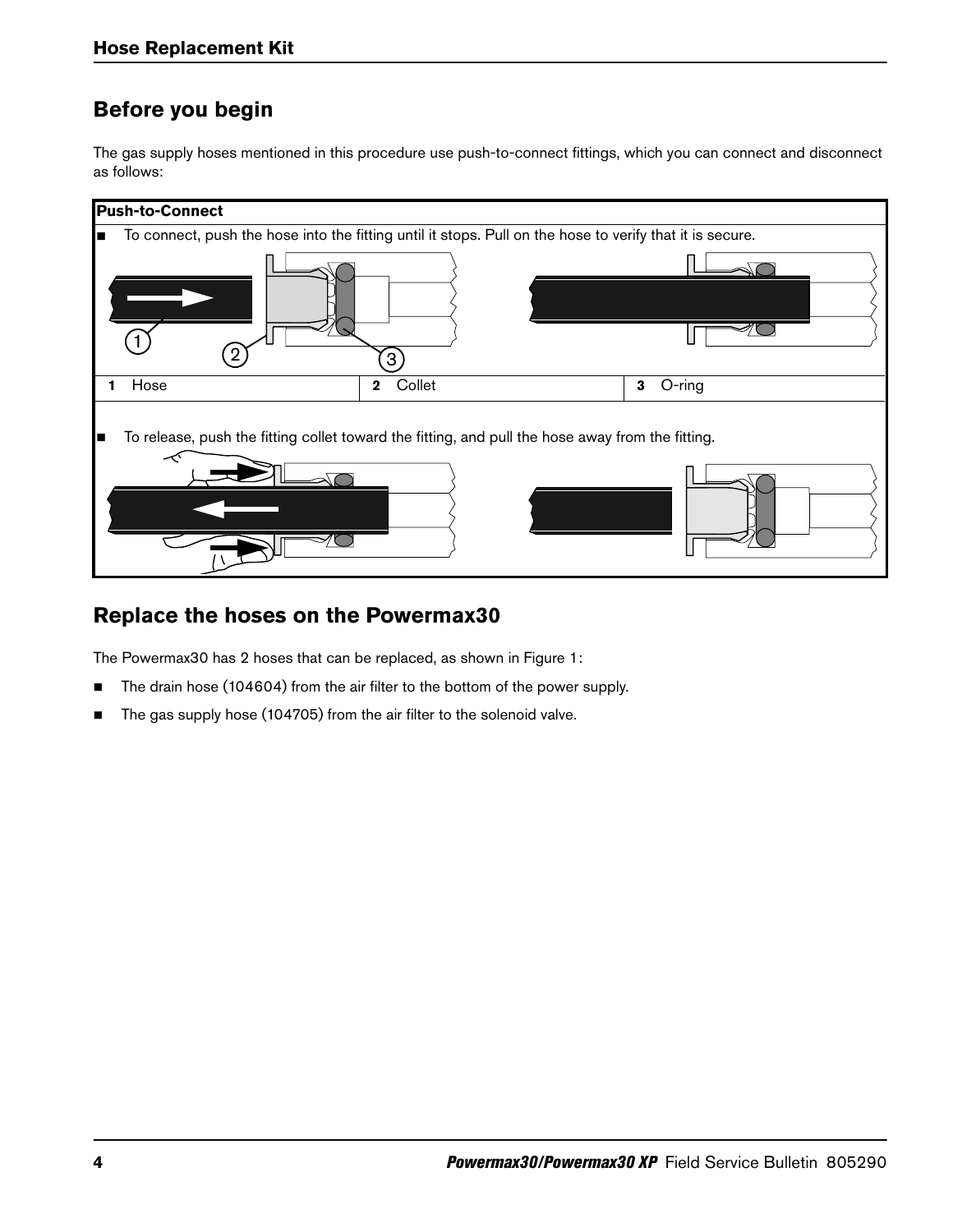<span id="page-4-0"></span>

- **1** Air filter bowl
- **2** Hose fitting
- **3** Drain hose

**6** Brass "T" fitting

**4** Solenoid valve **5** Gas supply hose

### **Replace the drain hose**

- 1. Set the power switch to OFF (**O**), disconnect the power cord from the power source, and disconnect the gas supply.
- 2. Remove the 2 screws from the handle on the top of the power supply. Tip the end panels back slightly so that you can get the edges of the handle out from underneath them. Lift the handle and cover off the power supply.
- 3. Remove the end of the drain hose from the hole in the bottom of the power supply.
- 4. Remove the end of the drain hose from the fitting on the bottom of the air filter bowl.
- 5. Push one end of the new hose onto the hose fitting on the bottom of the filter bowl, and insert the other end into the hole in the bottom of the power supply.
- **6.** Being careful not to pinch any of the wires, slide the cover back onto the power supply. Make sure that the bottom edges are in the tracks.
- 7. Position the handle over the holes in the top of the cover, then use the 2 screws to secure the cover and handle.
- 8. Reconnect the gas supply and the electrical power.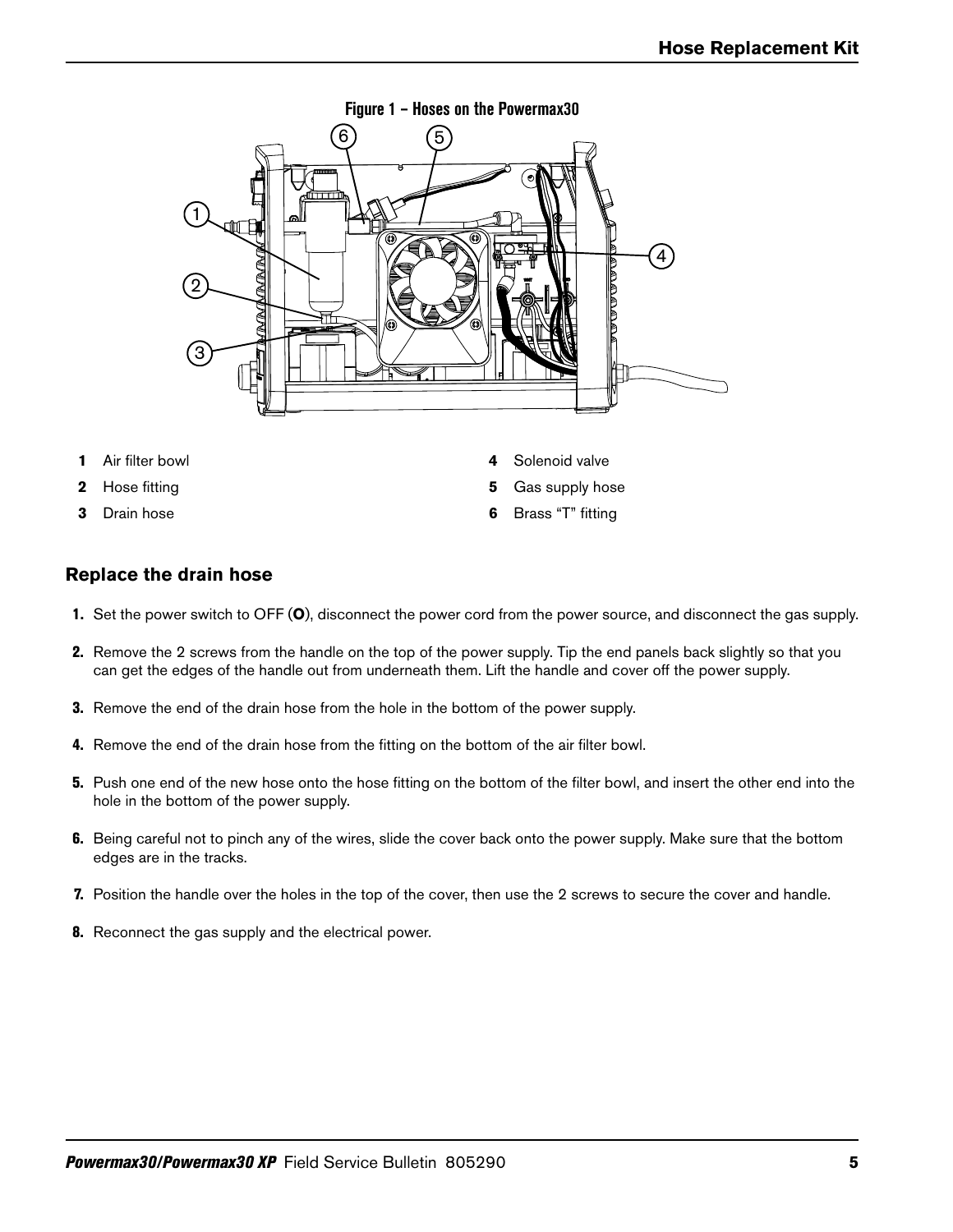## **Replace the gas supply hose**

- 1. Set the power switch to OFF (**O**), disconnect the power cord from the power source, and disconnect the gas supply.
- 2. Remove the 2 screws from the handle on the top of the power supply. Tip the end panels back slightly so that you can get the edges of the handle out from underneath them. Lift the handle and cover off the power supply.
- **3.** Remove the gas supply hose that connects to the air filter and the solenoid valve:
	- a. Push-to-disconnect the gas supply hose from the air filter's brass "T" fitting.
	- **b.** Push-to-disconnect the gas supply hose from the fitting on the top of the solenoid valve.
- 4. Install the new gas supply hose (104705) that connects to the air filter and the solenoid valve:
	- a. Push-to-connect one end of the new hose into the air filter's brass "T" fitting.
	- **b.** Push-to-connect the other end of the new hose into the fitting on the top of the solenoid valve.
- **5.** Reconnect the gas supply and test for leaks.



## **CAUTION!**

**Gas supply pressures not within the specifications in the Specifications section of the manual can cause poor cut quality, poor consumable life, and operational problems.**

**If the purity level of the gas is too low, or if there are leaks in the supply hoses or connections:**

- **Cut speeds can decrease**
- **Cut quality can deteriorate**
- **Cutting thickness capability can decrease**
- **Consumables' life can be shortened**
- **6.** Being careful not to pinch any of the wires, slide the cover back onto the power supply. Make sure that the bottom edges are in the tracks.
- 7. Position the handle over the holes in the top of the cover, then use the 2 screws to secure the cover and handle.
- 8. Reconnect the electrical power.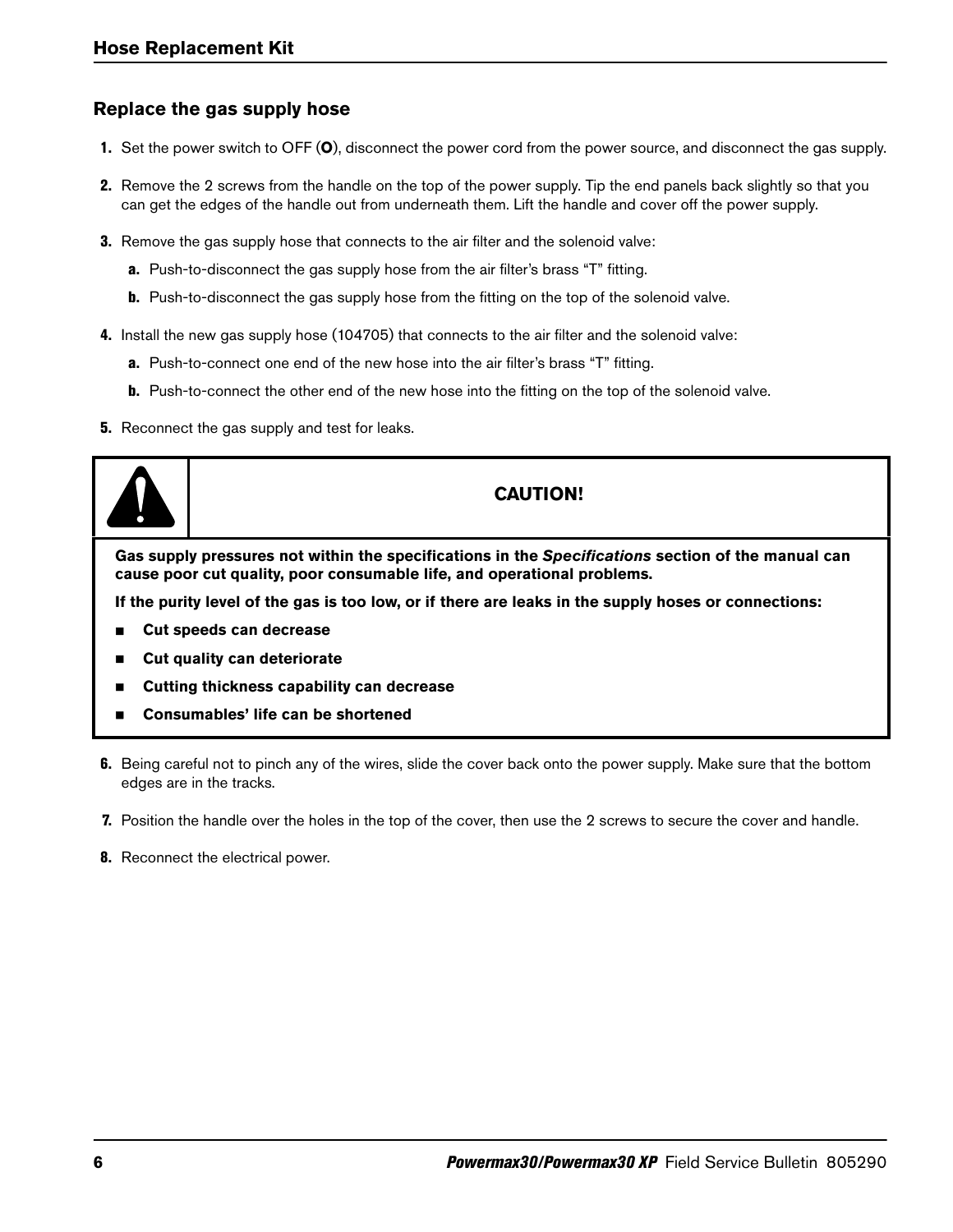# **Introduction**

| <b>AVERTISSEMENT!</b><br>UN CHOC ÉLECTRIQUE PEUT ÊTRE MORTEL                                                                                                                |
|-----------------------------------------------------------------------------------------------------------------------------------------------------------------------------|
| Avant tout entretien, débrancher l'alimentation électrique.<br>Se reporter au Manuel de sécurité et de conformité (80669C) pour des<br>mesures de sécurité supplémentaires. |

## **Objet**

Décrit les étapes nécessaires pour remplacer les tuyaux utilisés dans la source de courant du Powermax30.

Systèmes **Powermax30 XP :** Les instructions complètes pour l'installation de ce kit de réparation sont incluses dans le Manuel de service du Powermax30 XP (808150). Pour télécharger le Manuel de service, se rendre sur [www.hypertherm.com/docs](https://www.hypertherm.com/docs).

## **Outils et matériel requis**

■ Tournevis Phillips<sup>®</sup> et TORX<sup>®</sup> assortis.

## **Contenu du kit 228095**

| Numéro de référence      | <b>Description</b>                                                | Quantité |
|--------------------------|-------------------------------------------------------------------|----------|
| 104604                   | Tuyau: 6,35 mm DE x 4,23 mm DI, poly, 5,25 pouces,<br>transparent |          |
| Powermax30 uniquement    |                                                                   |          |
| 104705                   | Tuyau: 6 mm DE x 4 mm DI, nylon, 5,75 pouces                      |          |
| Powermax30 XP uniquement |                                                                   |          |
| 104717                   | Tuyau: 6 mm DE x 4 mm DI, nylon, 4,25 pouces                      |          |
| 104605                   | Tuyau: 6 mm DE x 4 mm DI, nylon, 9,0 pouces                       |          |
| 015834                   | Coude : 6 mm x 6 mm, emboîtable                                   |          |
|                          |                                                                   |          |

 Ce kit comprend les tuyaux pour le Powermax30 et pour le Powermax30 XP. Après l'installation il restera des pièces en surplus.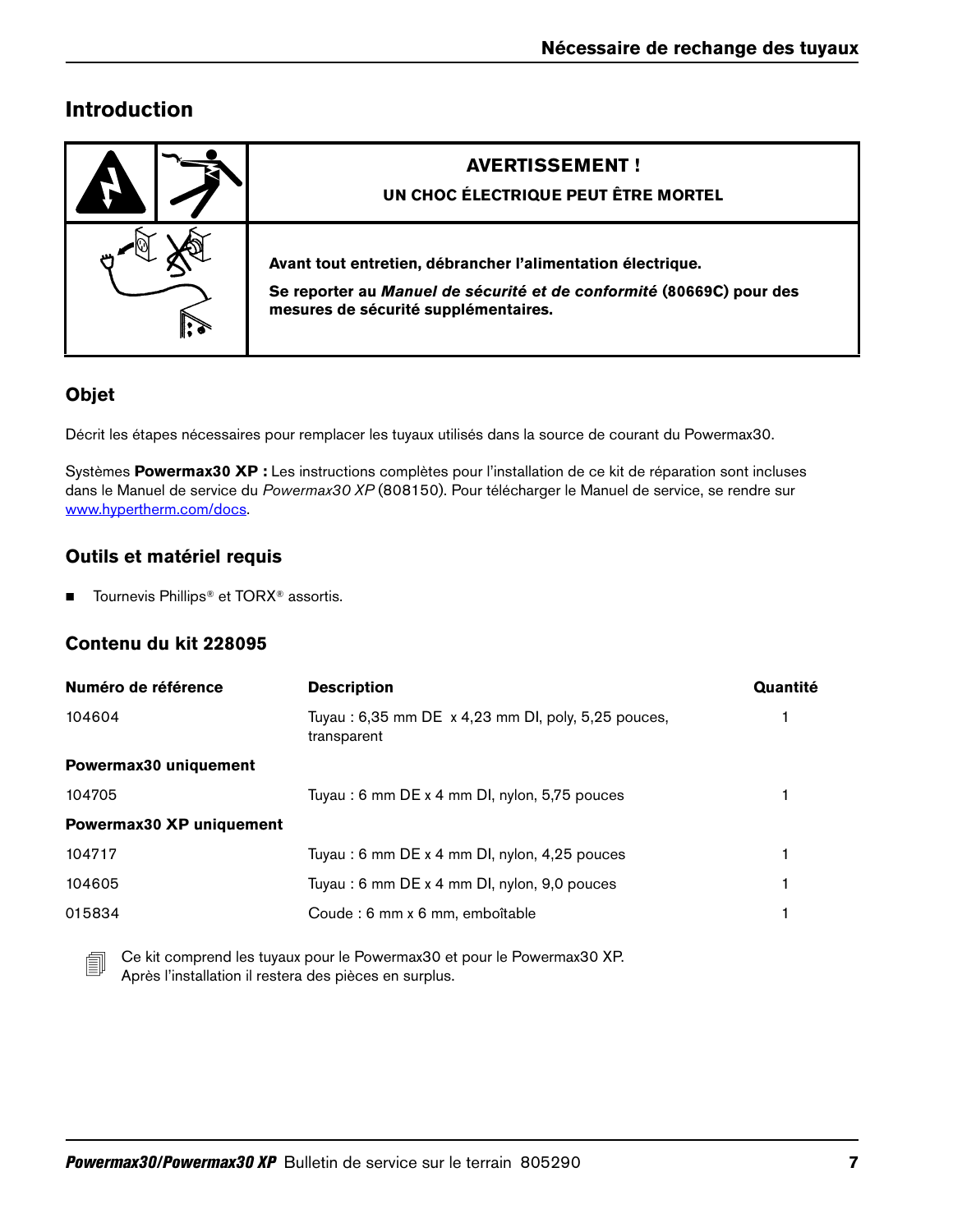## **Avant de commencer**

Les tuyaux d'alimentation en gaz mentionnés dans cette procédure fonctionnent avec des raccords instantanés, qui peuvent être branchés et débranchés comme suit :



# **Remplacement des tuyaux du Powermax30**

Le Powermax30 comprend 2 tuyaux qui peuvent être remplacés, tel qu'illustré sur la [Figure 2](#page-8-0) :

- Le tuyau de vidange (104604), qui relie le filtre à air et la partie inférieure de la source de courant.
- Le tuyau d'alimentation en gaz (104705), qui relie le filtre à air à l'électrovanne.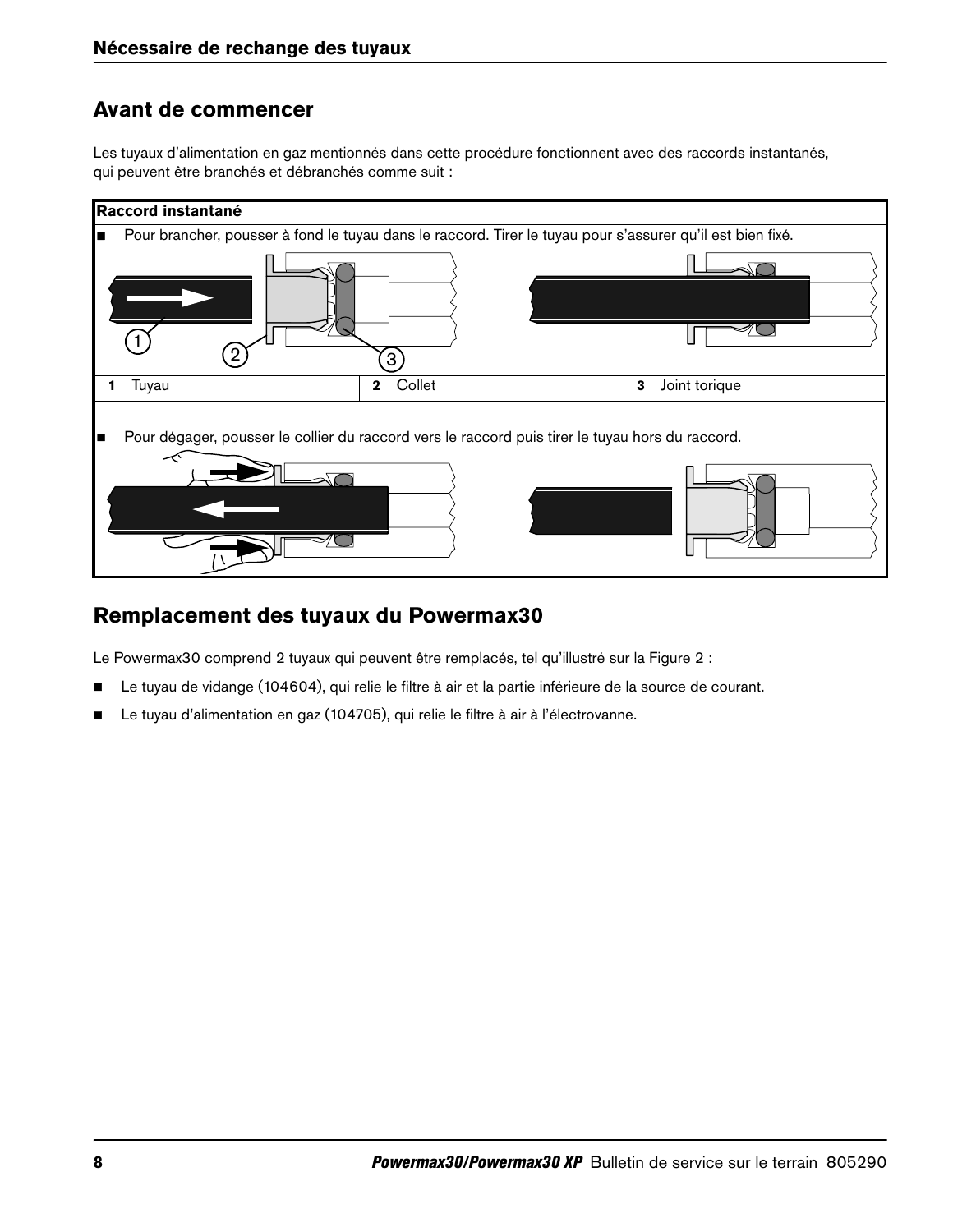<span id="page-8-0"></span>

- **1** Cuve de filtre à air
- **2** Raccord de tuyau
- **3** Tuyau de vidange
- **4** Électrovanne
- **5** Tuyau d'alimentation en gaz
- **6** Raccord en "T" en laiton

### **Remplacement du tuyau de vidange**

- 1. Couper l'alimentation (OFF) (**O**), débrancher le cordon d'alimentation de la source de courant et débrancher l'alimentation en gaz.
- 2. Déposer les deux vis de la poignée en haut de la source de courant. Basculer légèrement les panneaux d'extrémité de façon à en extraire les bords de la poignée d'en dessous. Soulever pour retirer la poignée et le couvercle de la source de courant.
- 3. Retirer l'extrémité du tuyau de vidange de l'orifice situé au bas de la source de courant.
- 4. Retirer l'extrémité du tuyau de vidange du raccord situé au bas de la cuve de filtre à air.
- 5. Enfoncer une des extrémités du nouveau tuyau dans le raccord situé au bas de la cuve de filtre, puis insérer l'autre extrémité dans l'orifice situé au bas de la source de courant.
- 6. En prenant soin de ne pas pincer les fils, faire coulisser le couvercle sur la source de courant pour le remettre en place. S'assurer que les bords inférieurs sont dans les rails.
- 7. Positionner la poignée sur les orifices de la partie supérieure du couvercle, puis utiliser les deux vis pour fixer le couvercle et la poignée.
- 8. Reconnecter l'alimentation électrique et l'alimentation en gaz.